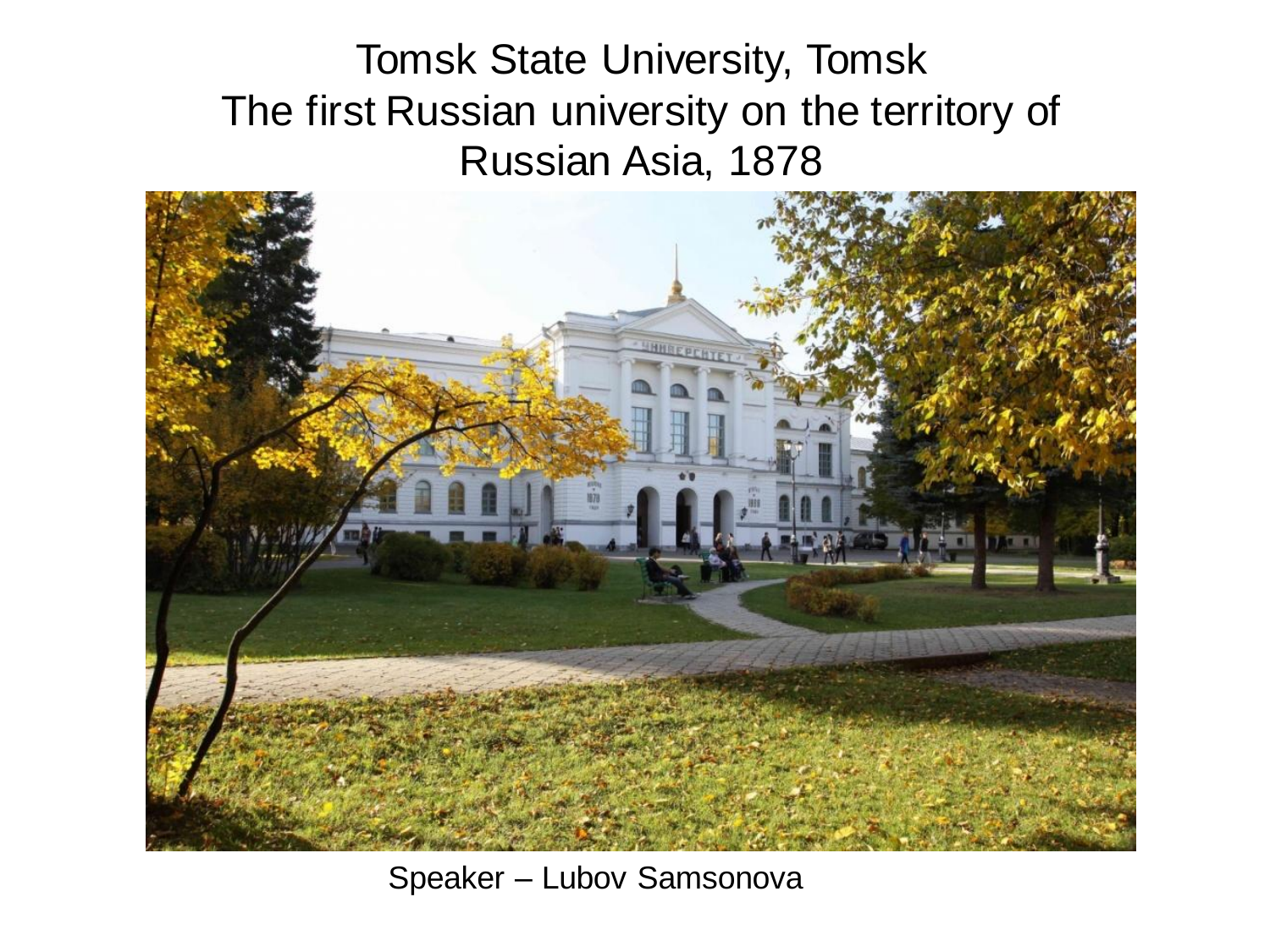

Prilezhaeva Nataliya Aleksandrovna – the best Terenin's scholar, in1935 arrived in Tomsk and headed the laboratory of spectroscopy in Tomsk State University



Today: Photonics and Organic Electronic Laboratory



## Research directions:

- Organic light emitting diodes and transistors
- Printed Electronics
- Laser-active media of tunable dye lasers
- Optical molecular sensors

loe.spti.tsu.ru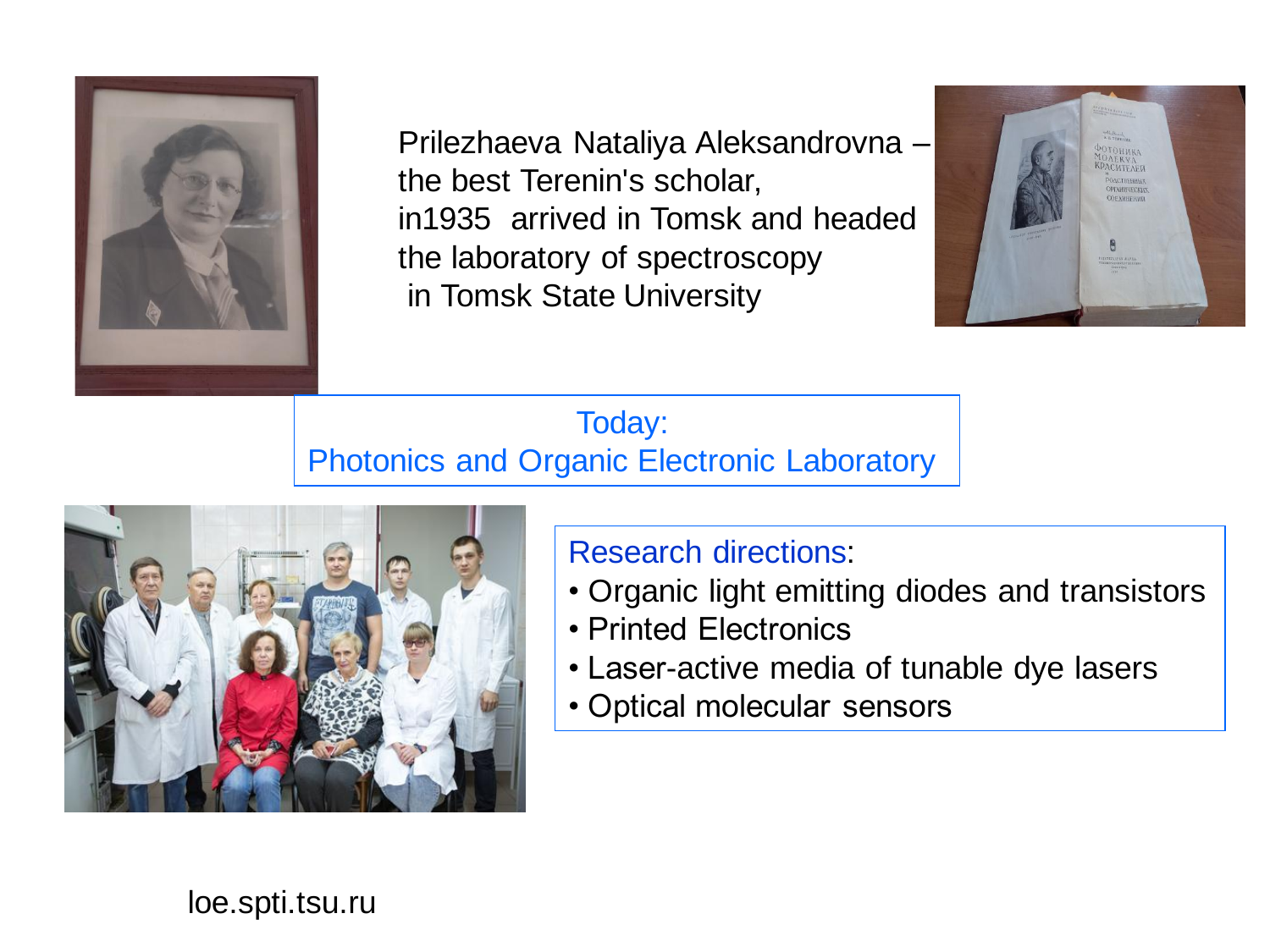## Luminescent of organic molecules under photoand electro-excitation

**Key words:** Organic light-emitting diodes (OLEDs), prompt fluorescence (PF), thermally activated delayed fluorescence (TADF), phosphorescence (Ph), reverse intersystem crossing (RISC).

According to quantum statistics, 75% of the created excitons are in the triplet state and only 25% are in the singlet. Harvesting both singlet and triplet excitons, an IQE of nearly 100% can be achieved







H.Uoyama, K.Goushi, K.Shizu, Hiroko Nomura, C. Adachi // N AT U R E. VO L 4 9 2 , 234-238, 2 0 1 2

 $k_{\text{RISC}}^T \propto \exp(-\Delta E_{\text{ST}}/k_{\text{R}}T)$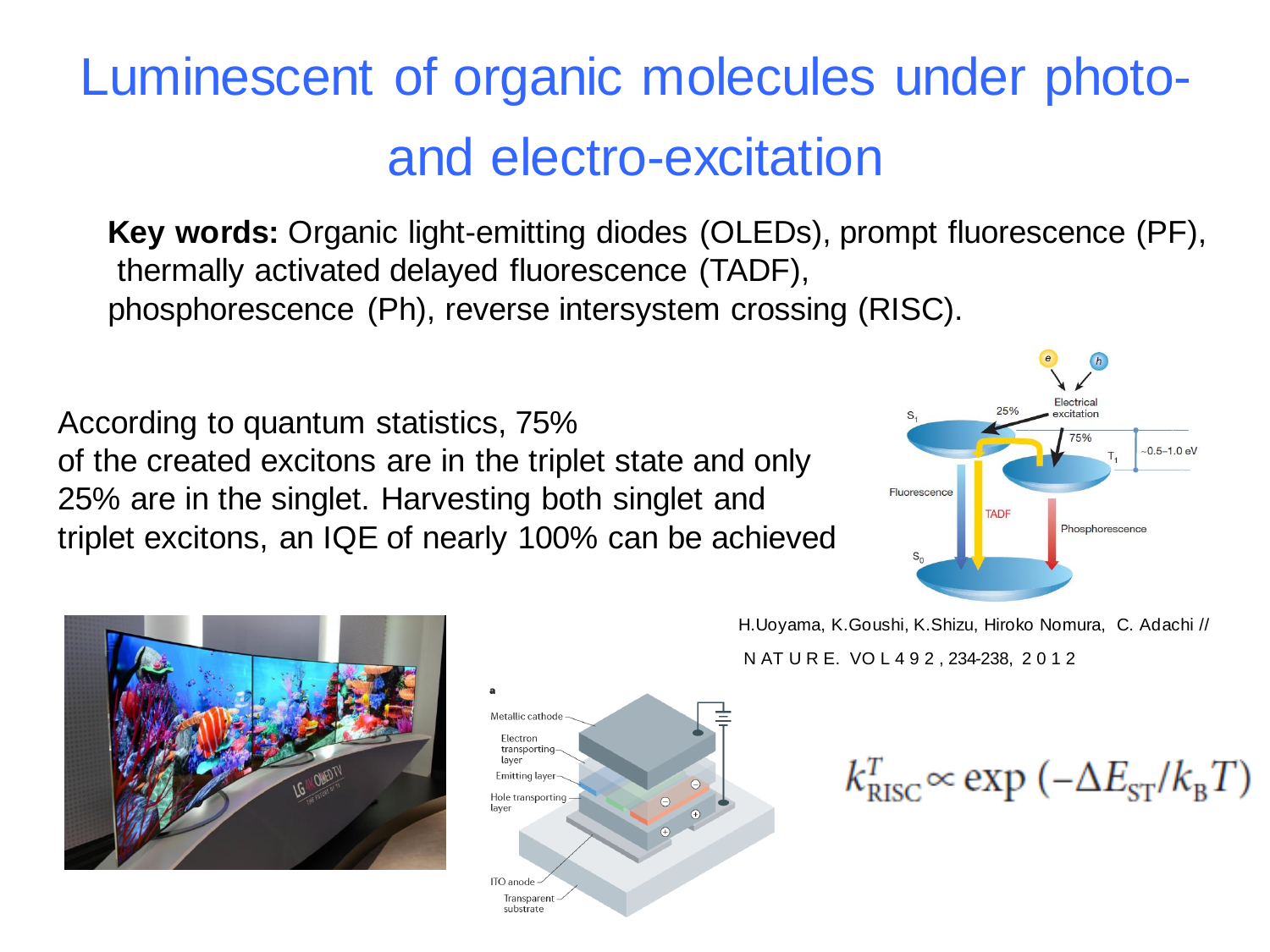$D$ – $(\pi)$ –A structures are useful for developing high-efficiency emitters, because such push–pull systems usually show strong ICT emission



pyrazine and quinoxaline are electron acceptor units; triphenylamine and carbazole are electron-donating units